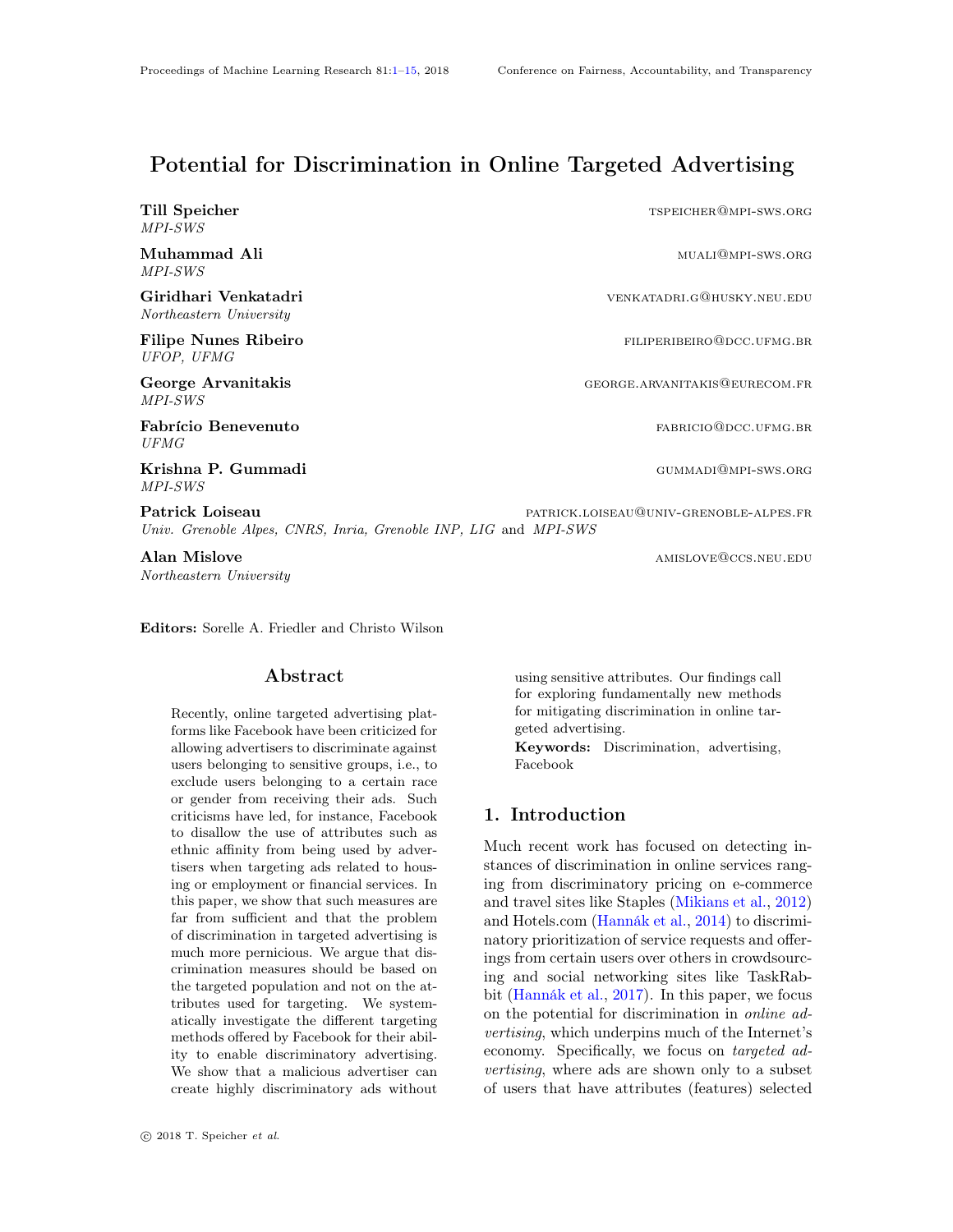by the advertiser. Targeted ads stand in contrast to non-targeted ads, such as banner ads on websites, that are shown to all users of the sites, independent of their attributes.

The targeted advertising ecosystem comprises of (i) advertisers, who decide which users an ad should (not) be shown to; (ii) ad platforms, such as Google and Facebook, that aggregate data about their users and make it available to advertisers for targeting; and (iii) users of ad platforms that are consumers of the ads. The potential for discrimination in targeted advertising arises from the ability of an advertiser to use the extensive personal (demographic, behavioral, and interests) data that ad platforms gather about their users to target their ads. An intentionally malicious—or unintentionally ignorant advertiser could leverage such data to preferentially target (i.e., include or exclude from targeting) users belonging to certain sensitive social groups (e.g., minority race, religion, or sexual orientation).

Recently, the Facebook ad platform was the target of intense media scrutiny [\(Angwin and](#page-14-4) [Parris Jr.,](#page-14-4) [2016\)](#page-14-4) and a civil rights lawsuit for allowing advertisers to target ads with an attribute named "ethnic affinity." After clarifying that a user's "ethnic affinity" does not represent the user's ethnicity, but rather represents how interested the user is in content related to different ethnic communities, Facebook agreed to not allow ads related to housing, employment, and financial services be targeted using the attribute [\(Facebook,](#page-14-5) [2017\)](#page-14-5) and renamed it to "multicultural affinity."[1](#page-1-0)

In this paper, we conduct a systematic study of the potential for discriminatory advertising on the Facebook advertisement platform. We focus on Facebook because it is one of the largest online advertising platforms in terms of number of users reached by ads, the number of advertisers, and the amount of personal data gathered about the users that is made available to advertisers. Furthermore, Facebook is an innovator in introducing new methods for targeting users, such as cus-

 $tom \,\, audience^2$  $tom \,\, audience^2$  and look-alike audience<sup>[3](#page-1-2)</sup> targeting that are then subsequently adopted by other online social media and social networking plat-forms like Twitter,<sup>[4](#page-1-3)</sup> Pinterest,<sup>[5](#page-1-4)</sup> LinkedIn,<sup>[6](#page-1-5)</sup> and YouTube.<sup>[7](#page-1-6)</sup> Thus, many of our findings may also be applicable to these other online ad targeting platforms as well.

Our study here is driven by the following highlevel question: What are all the different ways in which a Facebook advertiser, out of malice or ignorance, can target users in a discriminatory manner (i.e., include or exclude users based on their sensitive attributes like race)?

To answer this question, we begin by proposing an intuitive measure to quantify discrimination in targeted ads. We then systematically investigate three different targeting methods (attributebased targeting, PII-based targeting, and lookalike audience targeting) offered by Facebook for their ability to enable discriminatory advertising. At a high-level, we find that all three methods enable advertisers to run highly discriminatory ads. Worse, we show that the existing solution approaches of banning the use of certain attributes like "ethnic affinity" in targeting is not only inadequate, but does not even apply in two out of the three ad targeting methods.

While our findings primarily serve to demonstrate the perniciousness of the problem of discriminatory advertising in today's ad platforms, it also lays the foundations for solving (i.e., detecting and mitigating) ad discrimination.

# 2. Quantifying Ad Discrimination

Next, we begin by outlining different ad targeting methods offered by Facebook. We then discuss the current approach to determining whether an ad is discriminatory and argue why it is inade-

- <span id="page-1-2"></span>3. [https://www.facebook.com/business/help/](https://www.facebook.com/business/help/164749007013531) [164749007013531](https://www.facebook.com/business/help/164749007013531)
- <span id="page-1-3"></span>4. [https://business.twitter.com/en/targeting/](https://business.twitter.com/en/targeting/tailored-audiences.html) [tailored-audiences.html](https://business.twitter.com/en/targeting/tailored-audiences.html)
- <span id="page-1-4"></span>5. [https://business.pinterest.com/en/blog/new](https://business.pinterest.com/en/blog/new-targeting-tools-make-pinterest-ads-even-more-effective)[targeting-tools-make-pinterest-ads-even-more](https://business.pinterest.com/en/blog/new-targeting-tools-make-pinterest-ads-even-more-effective)[effective](https://business.pinterest.com/en/blog/new-targeting-tools-make-pinterest-ads-even-more-effective)
- <span id="page-1-5"></span>6. [https://business.linkedin.com/marketing](https://business.linkedin.com/marketing-solutions/ad-targeting/matched-audiences)[solutions/ad-targeting/matched-audiences](https://business.linkedin.com/marketing-solutions/ad-targeting/matched-audiences)
- <span id="page-1-6"></span>7. [https://support.google.com/youtube/answer/](https://support.google.com/youtube/answer/2454017) [2454017](https://support.google.com/youtube/answer/2454017)

<span id="page-1-0"></span><sup>1.</sup> Unfortunately, Facebook was found half a year later to still accept discriminatory ads, despite the fixes it claims were put in place [\(Angwin et al.,](#page-14-6) [2017a\)](#page-14-6).

<span id="page-1-1"></span><sup>2.</sup> [https://www.facebook.com/business/help/](https://www.facebook.com/business/help/170456843145568) [170456843145568](https://www.facebook.com/business/help/170456843145568)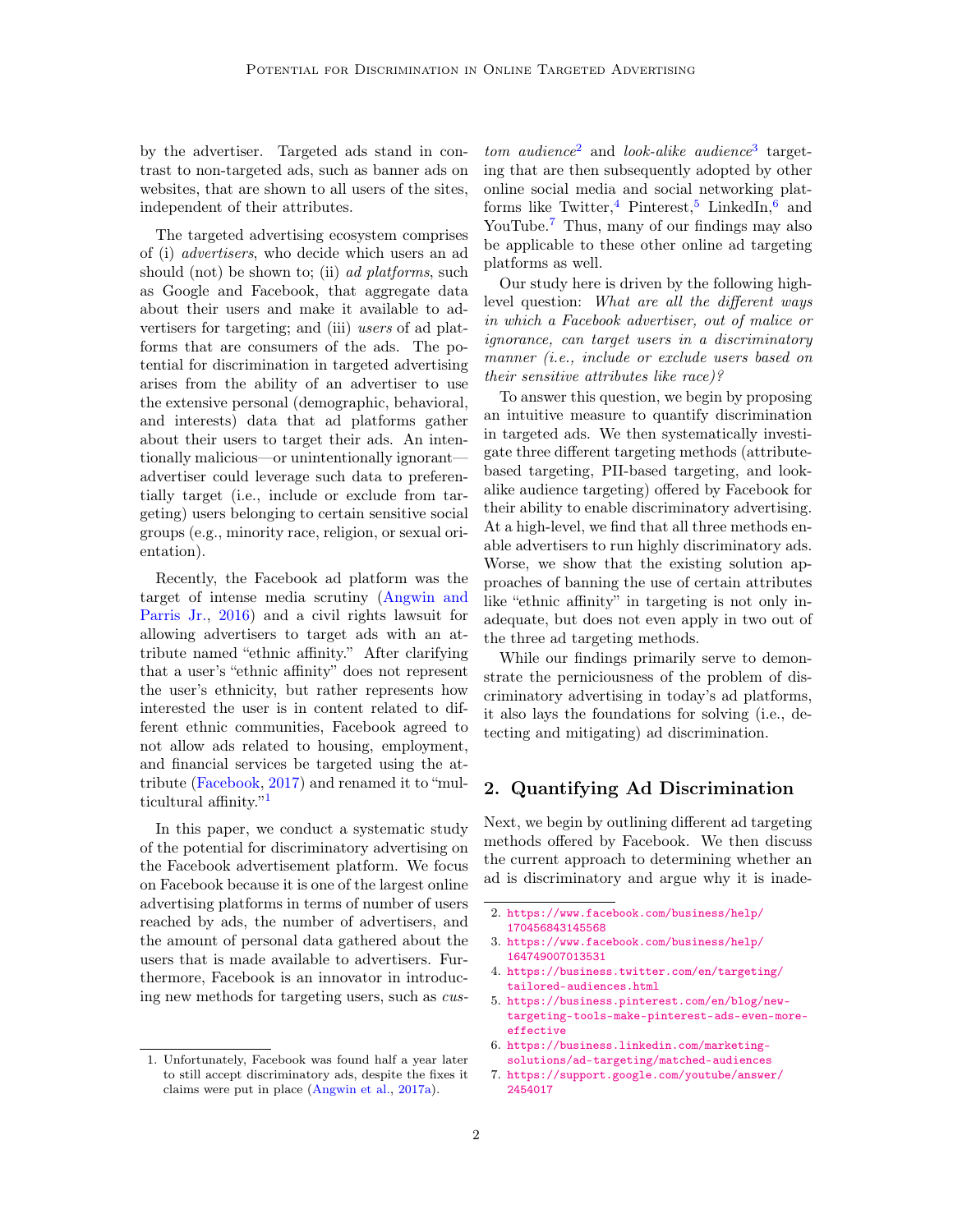quate. Finally, we propose a new and intuitive approach to quantify discrimination.

## 2.1. Methods for targeted ads

Facebook gathers and infers several hundreds of attributes for all of its users, covering their demo-graphical, behavioral, and interest features<sup>[8](#page-2-0)</sup> [\(An](#page-13-0)[dreou et al.,](#page-13-0) [2018\)](#page-13-0). Some of those attributes, such as gender or race, are considered sensitive meaning targeting (i.e., including or excluding) people based on those attributes is restricted by law for certain types of advertisements (e.g., those announcing access to housing or employment or financial services [\(Barocas and Selbst,](#page-14-7) [2016\)](#page-14-7)).

Facebook allows advertisers to select their target audience in three ways:

- 1. Attribute-based targeting: Advertisers can select audiences that have (or do not have) a certain attribute (or a combination of attributes), e.g., select users who are "men", "aged 35", and are interested in "tennis."
- 2. PII-based (custom audience) targeting: Advertisers can directly specify who should be targeted by providing a list of personally identifiable information (PII) such as phone numbers or email addresses.
- 3. Look-alike audience targeting: Advertisers can ask Facebook to target users who are similar to (i.e., "look like") their existing set of customers, specified using their PII.

#### 2.2. Quantification approaches

Next, we discuss three basic approaches to quantifying discrimination and their trade-offs.

1. Based on advertiser's intent: An intuitive (moralized) way to quantify discrimination would be to base it on the advertiser's intent. However, not only is such a measure challenging to operationalize (i.e., to measure from empirical observations), but it also overlooks the harmful effects of unintentionally discriminatory ads that may be placed by a well-meaning but ignorant or careless advertiser. In this paper, we do not consider such approaches.

2. Based on ad targeting process: Another approach to determine whether an ad is discriminatory is based on the process used to target the ads. Any ads placed using the right process would be non-discriminatory (by definition), while those using a wrong process would be declared discriminatory (by definition). Existing approaches, such as those that determine whether an ad is discriminatory based on the use of sensitive attributes (e.g., "ethnic affinity") in targeting, fall under this category. As we show in this paper, attempting to quantify discrimination based on the process (means or methods) of targeting is quite difficult when there exist multiple different processes for targeting users. Instead, in this work, we advocate for a third approach.

3. Based on targeted audience (outcomes): We propose to quantify discrimination based on the outcomes of the ad targeting process, i.e., the audience selected for targeting. Put differently, we do not take into account how users are being targeted but only who they are. Outcomebased approaches to quantifying discrimination have the advantage that they can be generally applied to all scenarios, independently of the employed method of targeting. We discuss one such method in the next section.

## 2.3. Outcome-based discrimination

To formalize our discrimination measure, we will assume that an ad platform like Facebook keeps track of a database  $\mathbf{D} = (u_i)_{i=1,\dots,n}$  of userrecords  $u_i$  where each user is represented by a vector of boolean attributes, i.e.,  $u_i \in \mathbb{B}^m$ . We denote the sensitive attribute (e.g., race or gender) that we are interested in a particular situation by  $s \in \{1, \ldots, m\}$  and its value for a user u by  $u_s$ . The corresponding sensitive group **S** is the set of all users that have the sensitive attribute, i.e.,  $S = \{u \in D | u_s = 1\}.$ 

To measure outcome- (i.e., targeted audience-) based discrimination, we define a metric for how discriminatory an advertiser's targeting is. It is inspired by the disparate impact measure that is frequently used to detect discrimination in selecting candidates from a pool of applicants in recruiting and housing allotment scenarios [\(Baro](#page-14-7)[cas and Selbst,](#page-14-7) [2016\)](#page-14-7).

Our key observation is that ad targeting, like recruiting, involves selecting the target audience (TA) from a much larger pool of relevant audience (RA). The relevant audience of an ad is

<span id="page-2-0"></span><sup>8.</sup> [https://www.facebook.com/business/learn/](https://www.facebook.com/business/learn/facebook-ads-choose-audience) [facebook-ads-choose-audience](https://www.facebook.com/business/learn/facebook-ads-choose-audience)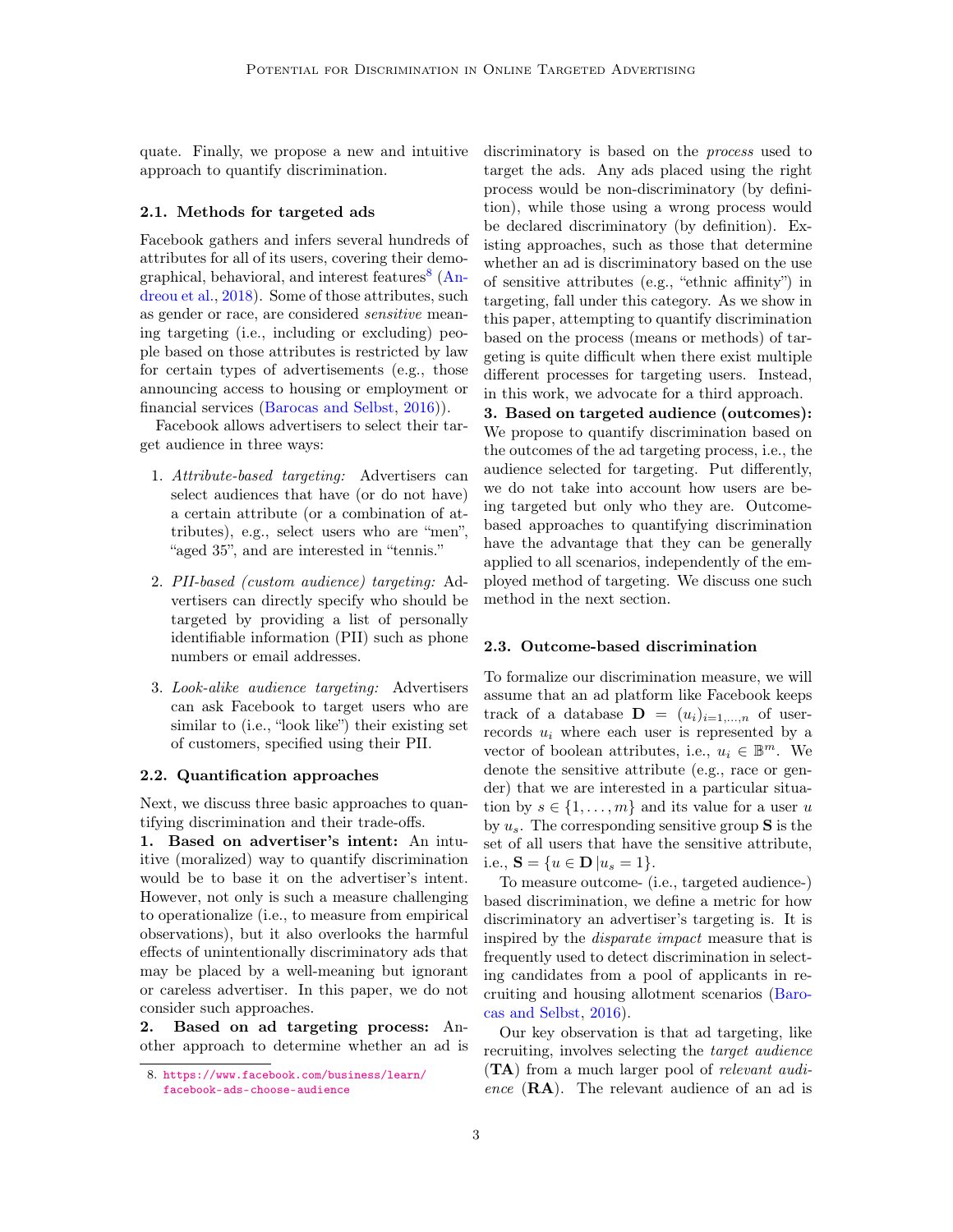the set of all users in the database **D** who would find the ad useful and interesting and thus might interact with it. Intuitively, the discrimination measure should capture the extent to which the target audience selection is biased based on sensitive group membership of relevant users.

We define the representation ratio measure for sensitive attribute s to capture how much more likely a relevant user  $u$  is to be targeted when having the sensitive attribute compared to not having it. More specifically, it is the ratio between the fraction of relevant audience with attribute s that are selected for targeting and the fraction of relevant audience without attribute s that are selected, i.e.,

<span id="page-3-1"></span>rep<sub>\_\_</sub>ratio<sub>s</sub>(**TA**,**RA**) = 
$$
\frac{|\mathbf{TA} \cap \mathbf{RA}_s|/|\mathbf{RA}_s|}{|\mathbf{TA} \cap \mathbf{RA}_{\neg s}|/|\mathbf{RA}_{\neg s}|}, (1)
$$

where  $\mathbf{RA}_s = \{u \in \mathbf{RA} \mid u_s = 1\}$  and  $\mathbf{RA}_{\neg s} =$  ${u \in \mathbf{RA} \mid u_s = 0}.$ 

Based on the representation ratio we define a measure that we call *disparity in targeting*, defined for a sensitive attribute s as:

disparity<sub>s</sub>(**TA, RA**) = (2)  
\n
$$
\max \left( \text{rep\_ratio}_{s}(\mathbf{TA}, \mathbf{RA}), \frac{1}{\text{rep\_ratio}_{s}(\mathbf{TA}, \mathbf{RA})} \right).
$$

Note that it is important to compute disparity based on the relevant audience RA because RA may have a very different composition in terms of attribute s than the whole database D. For example, an ad for men's clothes may have a relevant audience RA with a gender-ratio highly skewed towards men. A random selection of users from RA would be non-disparate with respect to RA, but might be highly disparate with respect to D. Similarly, for the same targeted audience (including mostly males), some ads could be non-discriminatory (e.g., ads for men's clothes) while others could be highly discriminatory (e.g., ads for high-paying jobs), depending on the corresponding relevant audience. Throughout the paper, we implicitly assume that, for the sensitive attributes considered, the relevant audience has the same distribution as the global population; and we show that the advertiser can include or exclude certains groups based on the sensitive attribute—hence the ad targeting is discriminatory.

We propose to detect discriminatory targeting using our disparity measure as follows: we declare a targeting formula as discriminatory when its disparity for some sensitive attribute value group exceeds a certain threshold (i.e., the group is over- or under-represented). For instance, a reasonable threshold value may be 1.25, mimicking the popular "80%" disparate impact rule [\(Bid](#page-14-8)[dle,](#page-14-8) [2005\)](#page-14-8), to declare a group over- or underrepresented.

In addition to disparity, we would be interested in the recall of an ad, which quantifies how many of the relevant users with the sensitive attribute the discriminatory ad targets or excludes. It can be defined as

$$
\text{recall}(\mathbf{T}\mathbf{A}, \mathbf{R}\mathbf{A}') = \frac{|\mathbf{T}\mathbf{A} \cap \mathbf{R}\mathbf{A}'|}{|\mathbf{R}\mathbf{A}'|},\tag{3}
$$

where  $\mathbf{R}\mathbf{A}'$  might be the restriction of  $\mathbf{R}\mathbf{A}$  to  $\mathbf{RA}_s$  or  $\mathbf{RA}_{\neg s}$ , depending on whether the discriminatory advertiser wants to target or exclude users with the sensitive attribute s.

# <span id="page-3-0"></span>3. PII-based Targeting

In this section, we show how the audience targeting mechanism based on personally identifiable information (PII) recently introduced by Facebook can be exploited by advertisers to covertly implement discriminatory advertising. We first briefly describe the PII-based audience targeting feature of Facebook; we then explain how this feature can be exploited to implement discriminatory advertising. Next, we explain how public data sources have data that advertisers can use to implement discriminatory advertising, and finally demonstrate the feasibility of such an attack by using information from public records to create audiences for advertising that are discriminatory.

PII-based audience selection: While Facebook traditionally allowed advertisers to select audiences to advertise to by specifying attributes of the audience (e.g., age, gender, etc.), Facebook recently introduced custom audiences. This feature allows advertisers to specify exactly which users they want to target by specifying personally identifying information (PII) that uniquely identifies those users. Facebook allows 15 different types of PII to be used, including phone numbers, email addresses, and combinations of name with other attributes (such as date of birth or ZIP code). The advertiser uploads a file containing a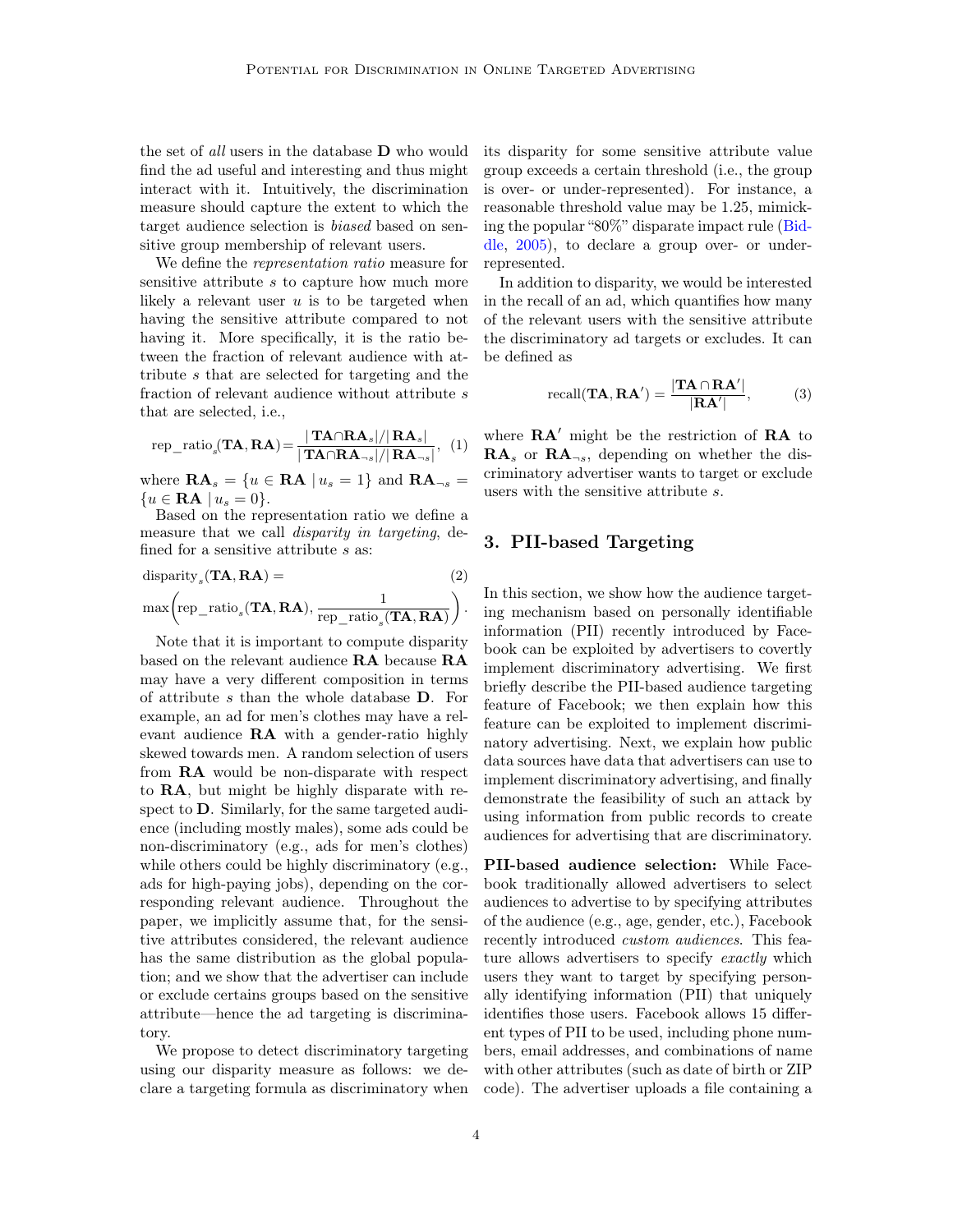list of PII; Facebook then matches these PII to Facebook accounts to create a custom audience.

Custom audiences can be viewed as implementing a linking function that allows advertisers to link the large amounts of external personal data available today with Facebook's user information. The linking function that custom audiences provide to advertisers is not a one-to-one function (i.e., advertisers cannot determine the exact Facebook account of a given person), but rather, it is an *aggregate function* that maps PII to a group of Facebook users. In the next section, we show that, despite this limitation, custom audiences can be abused to covertly implement discriminatory advertising by exploiting external data to create lists that selectively include only people with the sensitive attribute.

## 3.1. Potential for discrimination

To implement discriminatory advertising using custom audiences, an advertiser could simply create a list of PII corresponding selectively to people who have the sensitive attribute, uploading this list of PII to create a custom audience, and then advertising to that custom audience. Since the advertiser does not upload the sensitive attribute (instead uploading only a list of PII), and since the advertising platform itself may not have the sensitive user attribute, such targeting becomes difficult to detect.

Most advertisers already possess significant amounts of customer information (e.g., customer data, information from data brokers); however, even if they do not have such data, there are many other sources of data—including public records, data brokers, and web data—that can be accessed for free or at low cost. We next describe public sources of data from which one can get sensitive attributes for large sets of people; we then demonstrate how these data sources can be used in combination with custom audiences to implement discriminatory advertising.

## 3.2. Public data sources

An increasing amount of information about people is publicly available; we now briefly discuss how advertisers could obtain large amounts of external personal information.

Race, age, and gender Most U.S. states release voter records that contain the personal information of all registered voters (names, phone numbers, addresses, etc) along with other sensitive attributes such as race, age, and gender. For example, date of birth and gender are available in the records released by 38 and 34 states, respectively [\(Minkus et al.,](#page-14-9) [2015\)](#page-14-9); race information is available in the records of eight states (North Carolina, New Mexico, Louisiana, Tennessee, Alabama, Georgia, Florida, and South Carolina) [\(Ansolabehere and Hersh,](#page-14-10) [2013\)](#page-14-10). Even when the race or gender is not available they can often be predicted with reasonable precision from other attributes [\(Mislove et al.,](#page-14-11) [2011\)](#page-14-11). For example, Tang et al. [\(Tang et al.,](#page-14-12) [2011\)](#page-14-12) propose a technique to infer the gender of a person from their name with an accuracy of 96.3% while covering more than 95% of users. Other companies such as  $\text{Catalist}^9$  $\text{Catalist}^9$  aggregate voter records from states and infer missing values of gender (from the first name) and race (from the name and address); the resulting race attributes matched voters' selfreported race 91% of the time [\(Ansolabehere and](#page-14-10) [Hersh,](#page-14-10) [2013\)](#page-14-10).

Criminal history People with criminal records—even those who have completed their sentence—are often victims of discrimination. We quickly survey the U.S. and find that more than 40 states in the U.S. make criminal records available online, and that 18 states offer free access to their state-wide criminal record databases; these records often contain significant amounts of personal information such as name, race, gender, and date of birth, along with the specific criminal record. Thus, advertisers can easily create custom audiences consisting only of users in this vulnerable population.

#### <span id="page-4-1"></span>3.3. Discriminatory audience creation

We briefly demonstrate how it is possible to create discriminatory custom audiences on today's advertising platforms. Note that we did not actually advertise to these users or affect them in any way. Rather, our goal here is simply to demonstrate that using only public sources of data, advertisers can target protected classes and vulnerable populations with little effort.

<span id="page-4-0"></span><sup>9.</sup> <https://www.catalist.us>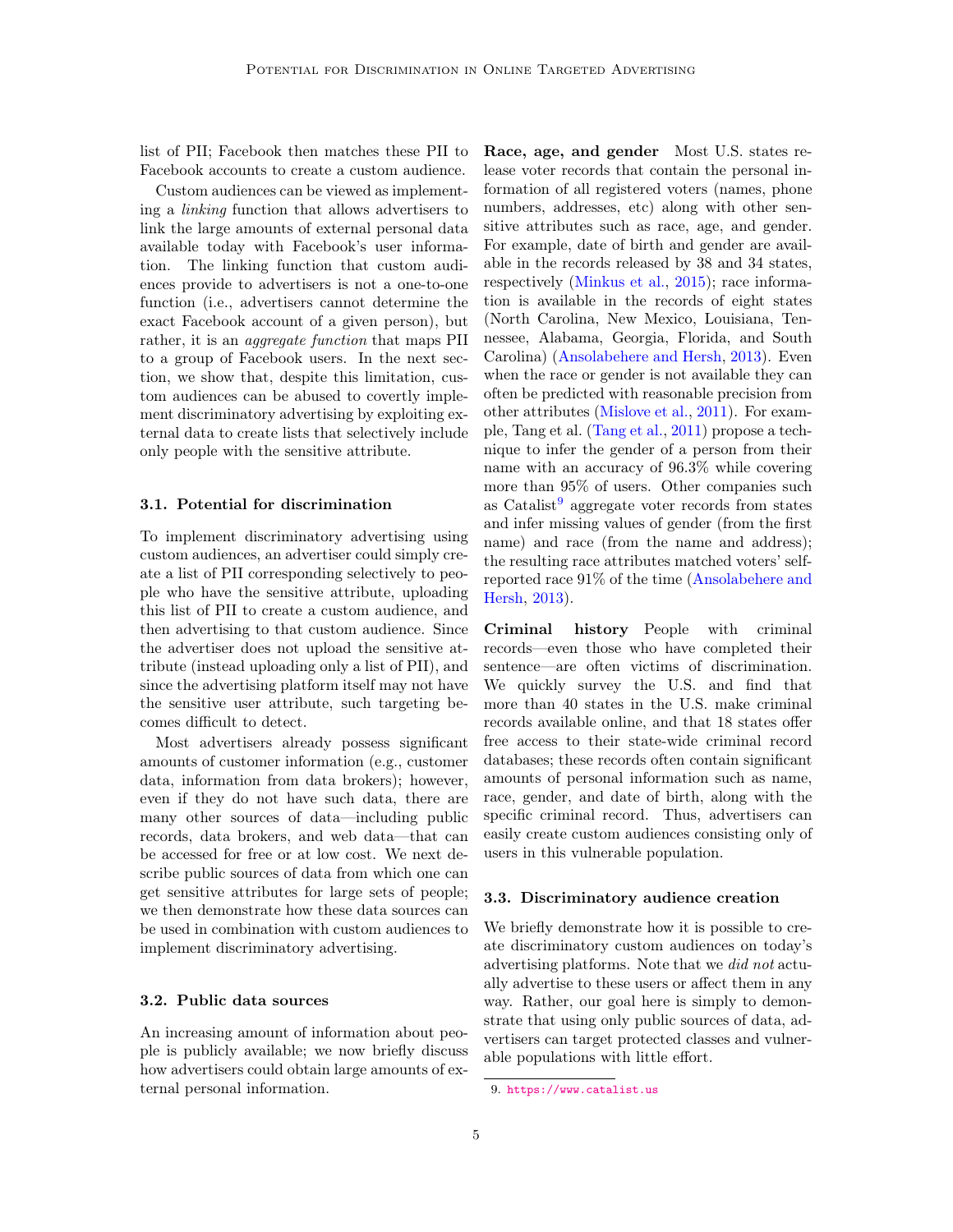<span id="page-5-2"></span>Table 1: Results from experiment creating custom audiences using only users with certain attributes from the North Carolina voter records. For each sensitive attribute, we created and uploaded a custom audience of 10K random voters with that attribute. Shown is the total number of records per attribute, the number of Facebook users in the resulting Targetable custom audience, and the percentage of Targetable users who match the sensitive attribute as per Facebook's estimates.

|               | Voter Records |          | <b>Facebook Users</b> |              | Validation of Custom Audience  |
|---------------|---------------|----------|-----------------------|--------------|--------------------------------|
| Attribute     | Number        | Percent  | Targetable            | Targetable % | % matching sensitive attribute |
| Male          | 3,438,620     | $45.5\%$ | 6,500                 | $65\%$       | $81.5\%$                       |
| Female        | 3,995,533     | 52.8%    | 7,000                 | 70%          | 91.4%                          |
| White         | 5,303,383     | $70.1\%$ | 6,800                 | 68\%         | 83.8%                          |
| Black         | 1,694,220     | 22.4\%   | 6,300                 | $63\%$       | 82.5%                          |
| Asian         | 79,250        | $1.0\%$  | 6,600                 | $66\%$       | 28.8%                          |
| Hispanic      | 163,236       | $2.2\%$  | 5,900                 | $59\%$       | $50.8\%$                       |
| Age $(18-34)$ | 1,985,117     | $26.2\%$ | 7.100                 | 71%          | 80.3%                          |
| Age $(35-54)$ | 2,496,648     | 33.0%    | 6,900                 | 69%          | 79.7%                          |
| Age $(55+)$   | 3,068,745     | $40.6\%$ | 5,700                 | $57\%$       | $61.4\%$                       |

We downloaded the public voter records from North Carolina,  $^{10}$  $^{10}$  $^{10}$  giving us 7.5M records. Using data from the voter records, we then created custom audiences on Facebook for each sensitive attribute, selecting a random subset of 10K users from the voter file with each attribute. For example, we created a custom audience of women by uploading a list of 10K voters listed as female; we created a custom audience of white users by uploading a list of 10K voters listed as white. We created these custom audiences by uploading records containing the following fields: last name, first name, city, state, zip code, phone number, and country.

We then examine how many of these records match to Facebook accounts that can be targeted with advertisements, and then evaluate whether the created audiences are indeed discriminatory. Whenever we target an audience (either based on attributes, or by specifying a custom audience), Facebook provides an estimate of the number of users in the audience who can be targeted with advertisements; this estimate is called the poten-tial reach.<sup>[11](#page-5-1)</sup> We first target only the custom audiences created, without any additional targeting attributes specified, and use the potential reach estimate to measure how many records in the audience are Targetable.

Finally, in order to validate that advertisements targeted to these custom audiences would indeed be discriminatory, we take each custom audience and then target users with the corresponding sensitive attribute (e.g., for the male voter records audience, we target the Male attribute); we then measure the potential reach, and use the potential reach to measure what percentage of the Targetable users in the audience actually have that sensitive attribute (according to Facebook). Ideally, the percentage of Targetable users with the sensitive attribute would be 100%; however, Facebook may not know the attributes of some users, may have errors in their matching algorithm, or there may be errors in the userprovided data, making this percentage smaller.

It is important to note that definitions in our data sources (the voter file and census data) do not always line up with the targeting options that Facebook presents. For race, Facebook does not provide race directly but instead provides "ethnic affinity"; this is the same targeting parameter by which Facebook was accused of allowing discriminatory advertising [\(Angwin and Parris Jr.,](#page-14-4) [2016\)](#page-14-4).

Results The results of this experiment are shown in Table [1,](#page-5-2) and we make a number of interesting observations. First, the fraction of voter records that are Targetable (i.e., online on a daily basis) is both significantly high (over 65% for most audiences we create) and fairly consistent across custom audiences. The only notable

<span id="page-5-0"></span><sup>10.</sup> <http://dl.ncsbe.gov/index.html?prefix=data/>

<span id="page-5-1"></span><sup>11.</sup> Facebook previously defined the potential reach as "the number of daily active people on Facebook that match the audience you defined through your audience targeting selections."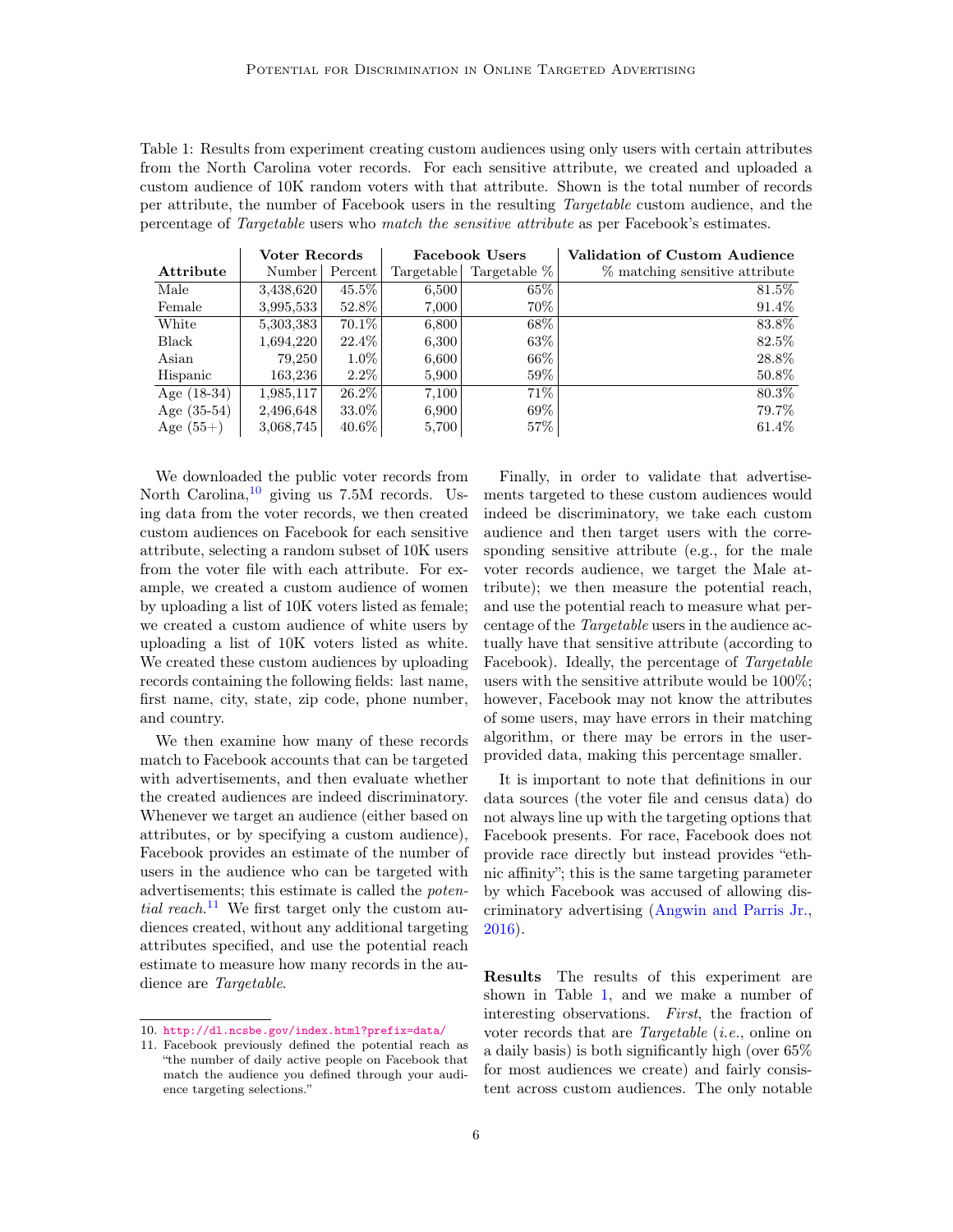outliers are the Age  $(55+)$  audience, with only 57% matching.

Second, we observe that the fraction of the Targetable audience that matches the sensitive attribute, although it varies fairly widely across the different sensitive attributes, is consistently much higher than the fraction of the general adult population that has those sensitive attributes (assuming the voter records to be representative of the general adult population). In particular, for many sensitive attributes including gender, most races, and all ages, the percentage of Targetable audience that matches the sensitive attribute is higher than 80%. We suspect that the reason this fraction is low for the Asian attribute is due to the fact that race is an attribute that users typically do not upload to Facebook directly; however, we leave determining the source of this inconsistency to future work. We also note that even for these cases, the fraction of the Targetable audience that matches the sensitive attribute is significantly higher than the fraction of the voter records with the sensitive attribute. Taken together, our results show that advertisers can exploit public records to easily target discriminatory advertisements to a large number of people.

## 3.4. Summary

We explored the inherent risks that custom audiences induce for end users by allowing the linking of external information with Facebook's user data. We demonstrated the ease with which malicious advertisers could leverage the custom audience feature now present on advertising platforms like Facebook to implement discriminatory advertising. In fact, the wide variety of sources of public data available today means that even if an advertiser does not possess customer records of its own, it can easily find data sources to feed into custom audience creation.

# <span id="page-6-1"></span>4. Attribute-based Targeting

In this section, we examine how Facebook's attribute-based targeting mechanism can be used to launch discriminatory ads. First, we briefly explain how attribute-based targeting works and then examine the potential for abusing it.

Attribute-based audience selection: In brief, attribute-based targeting refers to the process of selecting an ad audience by specifying that recipients need to have a certain attribute or a combination of attributes; this is the traditional way of targeting ads on Facebook. For each user in the US, Facebook tracks a list of over 1,100 binary attributes spanning demographic, behavioral and interest categories that we refer to as curated attributes. Additionally, Facebook tracks users' interests in entities such as websites, apps, and services as well as topics ranging from food preferences (e.g., pizza) to niche interests (e.g., space exploration). We refer to these as free-form attributes, as they number at least in hundreds of thousands. It is unclear how exactly Facebook infers these attributes, but from their own descrip- $\[\tan^{-12}\]$  $\[\tan^{-12}\]$  $\[\tan^{-12}\]$  this information can be gathered in many different ways such as user activity on Facebook pages, apps and services, check-ins with Facebook, and accesses to external webpages that use Facebook ad technologies. Beyond specifying a target region, language, age and gender for their ad, advertisers can choose that an ad should be shown to people that have some of these curated or free-form attributes turned on or off.

### 4.1. Potential for discrimination

The potential for discrimination on the Facebook ad platform was first publicly highlighted when researchers discovered the ability to exclude people based on their "ethnic affinity" (a curated attribute) when targeting ads related to housing [\(Angwin and Parris Jr.,](#page-14-4) [2016\)](#page-14-4). Facebook responded by banning the use of ethnic affinity attribute for certain types of ads [\(Facebook,](#page-14-5) [2017\)](#page-14-5). More recently, researchers discovered the ability to target people interested in or holding anti-semitic viewpoints via free-form attributes like "jew haters" [\(Angwin et al.,](#page-14-13) [2017b\)](#page-14-13).

These findings raise several questions about the potential for discriminatory targeting using Facebook's curated and free-form attributes. First, given that ethnic affinity-based targeting was disallowed for its potential correlation with ethnicity (race) of users, are there other demographic, behavioral, or interest attributes that are similarly correlated, if not more? Second, given that there exist hundreds of thousands of free-form attributes, can malicious advertisers

<span id="page-6-0"></span><sup>12.</sup> [https://www.facebook.com/ads/about/?entry\\_](https://www.facebook.com/ads/about/?entry_product=ad_preferences) [product=ad\\_preferences](https://www.facebook.com/ads/about/?entry_product=ad_preferences)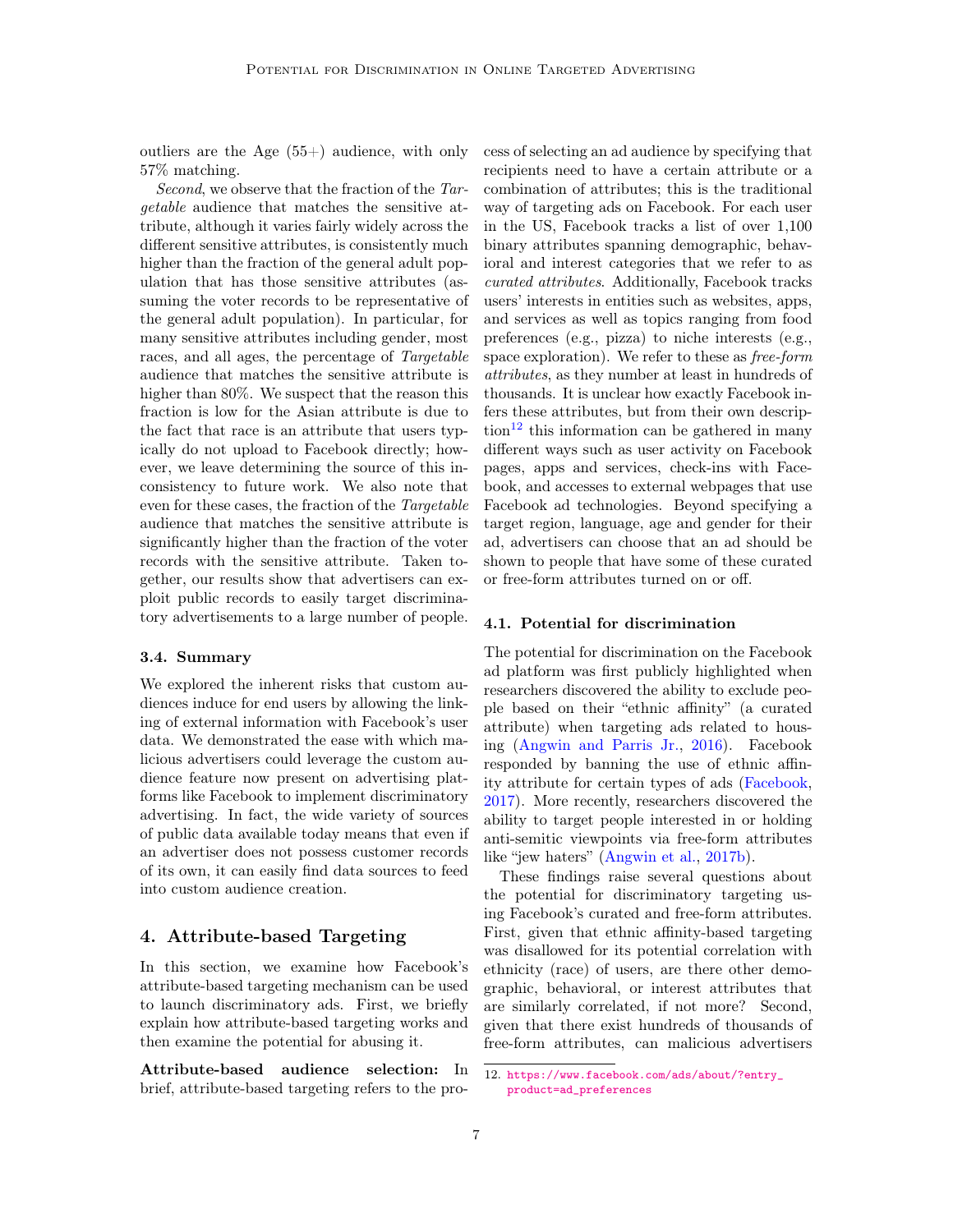<span id="page-7-0"></span>Table 2: Most inclusive and exclusive curated attributes for each race. In parentheses are the recall and representation ratio for a population from North Carolina. These were obtained by uploading voter records filtered to contain only a single race, and then measuring the size of the subaudience targeted by each attribute. Attributes present in less than 5% of the population are not considered.

| Race         | Most inclusive                                | Most exclusive                                |  |  |  |  |
|--------------|-----------------------------------------------|-----------------------------------------------|--|--|--|--|
|              | US Politics: Liberal $(8\%, 2.76)$            | US Politics: Very Conservative $(14\%, 0.30)$ |  |  |  |  |
| Asian        | Frequent travelers $(15\%, 2.70)$             | African American affinity $(17\%, 0.41)$      |  |  |  |  |
|              | Interest: Vegetarianism $(7\%, 2.23)$         | Interest: Country music $(20\%, 0.48)$        |  |  |  |  |
|              | African American affinity (17%, 7.06)         | US Politics: Very Conservative $(14\%, 0.18)$ |  |  |  |  |
| <b>Black</b> | US Politics: Very Liberal $(12\%, 6.44)$      | US Politics: Conservative $(17\%, 0.22)$      |  |  |  |  |
|              | Interest: Online games $(9\%, 4.91)$          | Interest: Mountain biking $(6\%, 0.35)$       |  |  |  |  |
|              | Interest: Motorcycles $(7\%, 2.08)$           | US Politics: Very Conservative $(14\%, 0.50)$ |  |  |  |  |
| Indian       | Interest: Online games $(9\%, 2.04)$          | Away from hometown $(22\%, 0.51)$             |  |  |  |  |
|              | Interest: Ecotourism $(6\%, 1.96)$            | Primary OS Mac OS X $(7\%, 0.56)$             |  |  |  |  |
|              | US Politics: Very Conservative $(14\%, 5.19)$ | African American affinity (17%, 0.15)         |  |  |  |  |
| White        | US Politics: Conservative $(17\%, 3.77)$      | US Politics: Very Liberal $(12\%, 0.16)$      |  |  |  |  |
|              | Interest: Hiking $(11\%, 2.27)$               | Interest: Online games $(9\%, 0.20)$          |  |  |  |  |

find facially neutral free-form attributes that disproportionately target or exclude users of a sensitive group. For example, an advertiser seeking to create an audience excluding certain ethnic groups may choose to select her target audience from users interested in particular news media sites or magazines.

To answer these questions and understand how vulnerable the Facebook ad platform is to these kinds of indirect discrimination, we investigate how strongly curated attributes other than "ethnic affinity" correlate with ethnicity and whether free-form attributes that are facially unrelated to sensitive attributes can be used as proxies for sensitive attributes. We executed these experiments by automatically querying the Facebook ad interface for the number of people belonging (or not belonging) to sensitive groups that have a certain curated or free-form attribute.

#### 4.2. Discriminatory audience creation

We now explore how both curated and free-form attributes are correlated with ethnicity.

Curated attributes: We conduct our analysis in the way described in Section [3.3.](#page-4-1) We use the custom audience mechanism to create groups of people from the North Carolina voter records that only contain particular ethnicities (White, African-American, Asian, and Hispanic). We then create sub-audiences by choosing to only target users matching each curated attribute and observe the size estimates of these sub-audiences. The percentage of users from each audience for whom Facebook inferred a curated attribute reveals how prevalent the attribute is within the audiences of different ethnicities.

The top three inclusive and exclusive attributes per ethnicity are shown in Table [2.](#page-7-0) The results point out that ethnic affinity is by far not the only and—in many cases—not even the most disparate feature with respect to ethnicity. For example, when targeting Asians on Facebook, it is more effective to do so based on political leaning or eating habits. The tradeoffs between representation ratio and recall for members outside the sensitive group, which an advertiser has to consider when aiming to exclude sensitive group members, can also be gauged from the table. In particular, there are a number of curated attributes with low representation ratio (i.e., high disparity), some of which achieve high recall for members not belonging to the sensitive group.

Free-form attributes: We begin our investigation by gathering an extensive (though not exhaustive) list of free-form attributes that are supported by the Facebook marketing API.[13](#page-7-1) The API provides two useful calls that we exploit: i) given a piece of text, the API provides a list of free-form attributes that match the given text; and ii) given an attribute, the API provides a

<span id="page-7-1"></span><sup>13.</sup> [https://developers.facebook.com/docs/](https://developers.facebook.com/docs/marketing-api) [marketing-api](https://developers.facebook.com/docs/marketing-api)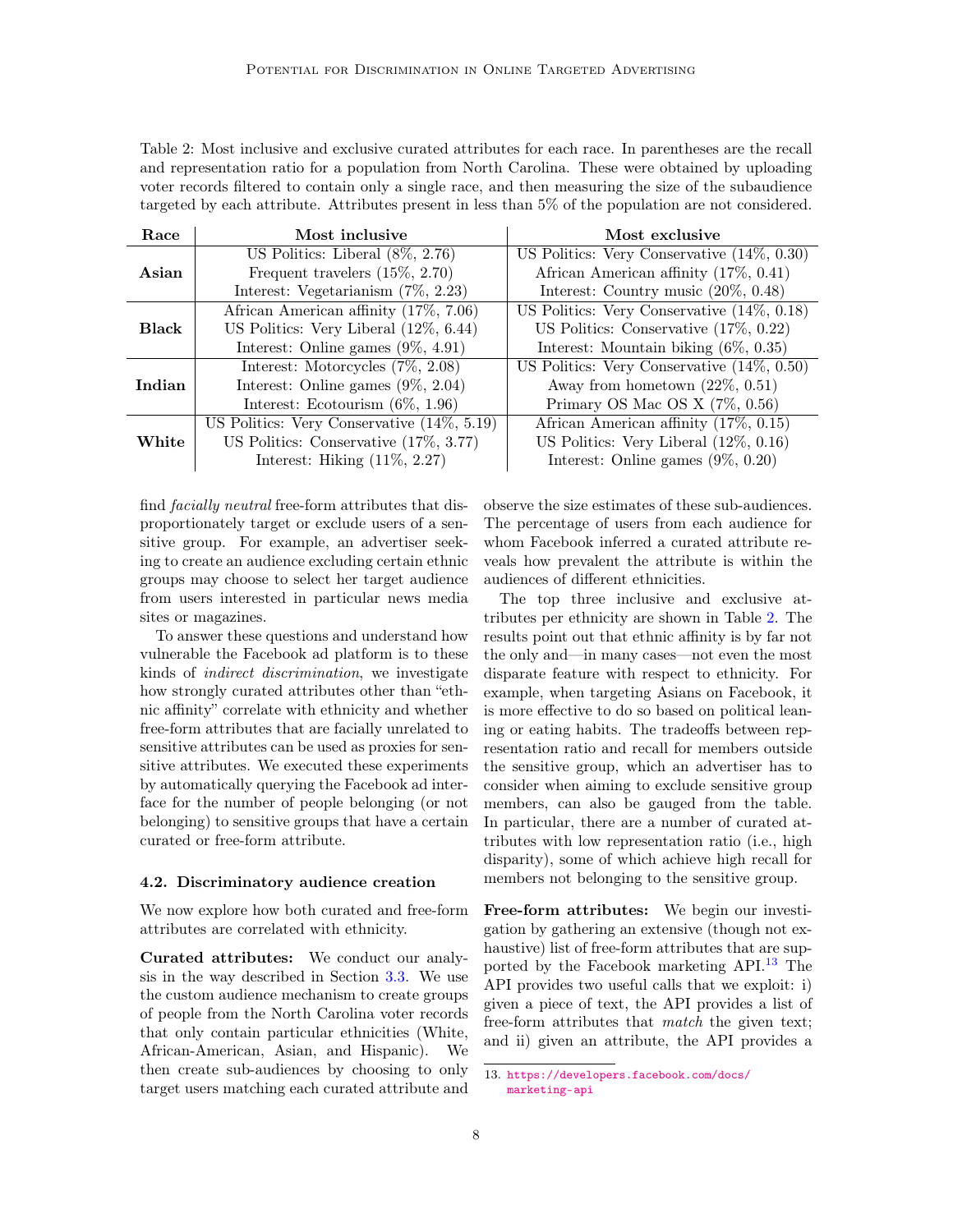<span id="page-8-2"></span>Table 3: Free-form attributes that may be used for discriminatory targeting. We show the percentage of the attribute audience that are members of the sensitive group as well as the fraction of the U.S. Facebook population that are members of the sensitive group, as a reference.

|                      | Free-form Attribute   Potential Target (PT)   PT Audience $(\%)$   US Audience $(\%)$ |        |          |
|----------------------|---------------------------------------------------------------------------------------|--------|----------|
| Marie Claire         | Female                                                                                | $90\%$ | $54\%$   |
| myGayTrip.com        | Man interested in Man                                                                 | 38.6%  | $0.38\%$ |
| BlackNews.com        | African American affinity                                                             | 89%    | $16\%$   |
| Hoa hoc Tro Magazine | Asian American affinity                                                               | $95\%$ | $3.4\%$  |
| Nuestro Diario       | Hispanic affinity                                                                     | 98%    | 16%      |

<span id="page-8-3"></span>Table 4: Examples of free-form attributes that can be targeted by advertisers. In the parenthesis, we show the number of audience that can be targeted or excluded with the attribute.

| Topic             | Free-form attributes                                                    |
|-------------------|-------------------------------------------------------------------------|
| Religion          | Islam $(5.7M)$ , Catholic Church $(6.5M)$ , Evangelicalism $(5.6M)$     |
| LGBT -            | LGBT community $(21M)$ , Gay pride $(13M)$ , Same-sex marriage $(4.2M)$ |
| Vulnerable people | Addicted (100K), REHAB (450K), AA (50K), Support group (610K)           |

list of other related attribute suggestions. For instance, the list of related attributes for 'The New York Times' includes 'The Washington Post', 'The Wall Street Journal', and 'The Economist'.

We start with a seed set of names of news outlets extracted from three different sources: Google News [\(Leskovec et al.,](#page-14-14) [2009\)](#page-14-14), List of Newspapers,  $^{14}$  $^{14}$  $^{14}$  and the top 1,000 newspapers from Alexa.[15](#page-8-1) We first identify around 3,000 free-form attributes that exactly match with the names of the news outlets. We then execute a snowball sampling on these attributes, using Facebook's related attribute suggestions recursively starting from them. This process resulted in retrieving nearly 240,000 free-form attributes.

We begin by trying to find attributes from the above set of 240,000 attributes that can be used to primarily target or exclude people belonging to sensitive groups. Table [3](#page-8-2) shows example free-form attributes that could be exploited for discriminatory targeting. For example, the attribute 'Marie Claire' has an audience with 90% of women, a much larger fraction than the proportion of U.S. women in Facebook (54%). Similarly, the attribute 'myGayTrip.com' has an audience of 38.6% men interested in men, while only 0.38% of the U.S. population in Facebook consists of men interested in men. We also identified a number of attributes with very biased audiences in terms of racial affinities. For example, 'BlackNews.com' has an audience with 89% of the users with African American affinity (in contrast with 16% of African American affinity in the reference population), the audience of 'Hoa hoc Tro Magazine' is composed of 95% users with Asian American affinity, which corresponds to 28 times more in comparison with the reference population. Similarly, 'Nuestro Diario' has an audience with 98% of Hispanic affinity (16% on the reference population). These results suggest that a malicious advertiser could easily find free-form attributes to launch discriminatory ads based on gender, race, and sexual orientation.

More worryingly, some free-form attributes allow a malicious advertiser to target people based on their beliefs. Table [4](#page-8-3) presents a few sensitive free-form attributes from our dataset along with their potential audience in the U.S. These attributes correspond to a large audience with specific religious beliefs, including 'islam' (5.7M), 'catholic church' (6.5M), and 'evangelicalism' (5.6M). Thus, although it is not possible to target religion using curated attributes, one can use free-form attribute targeting to narrow the audience to people who are interested in a specific religion. Finally, we note that it is possible to target or exclude gay and LGBT users (or people sympathetic to their causes) via attributes like 'LGBT community' (21M), 'Gay

<span id="page-8-0"></span><sup>14.</sup> <http://www.listofnewspapers.com/>

<span id="page-8-1"></span><sup>15.</sup> [https://www.alexa.com/topsites/category/Top/](https://www.alexa.com/topsites/category/Top/News/Newspapers) [News/Newspapers](https://www.alexa.com/topsites/category/Top/News/Newspapers)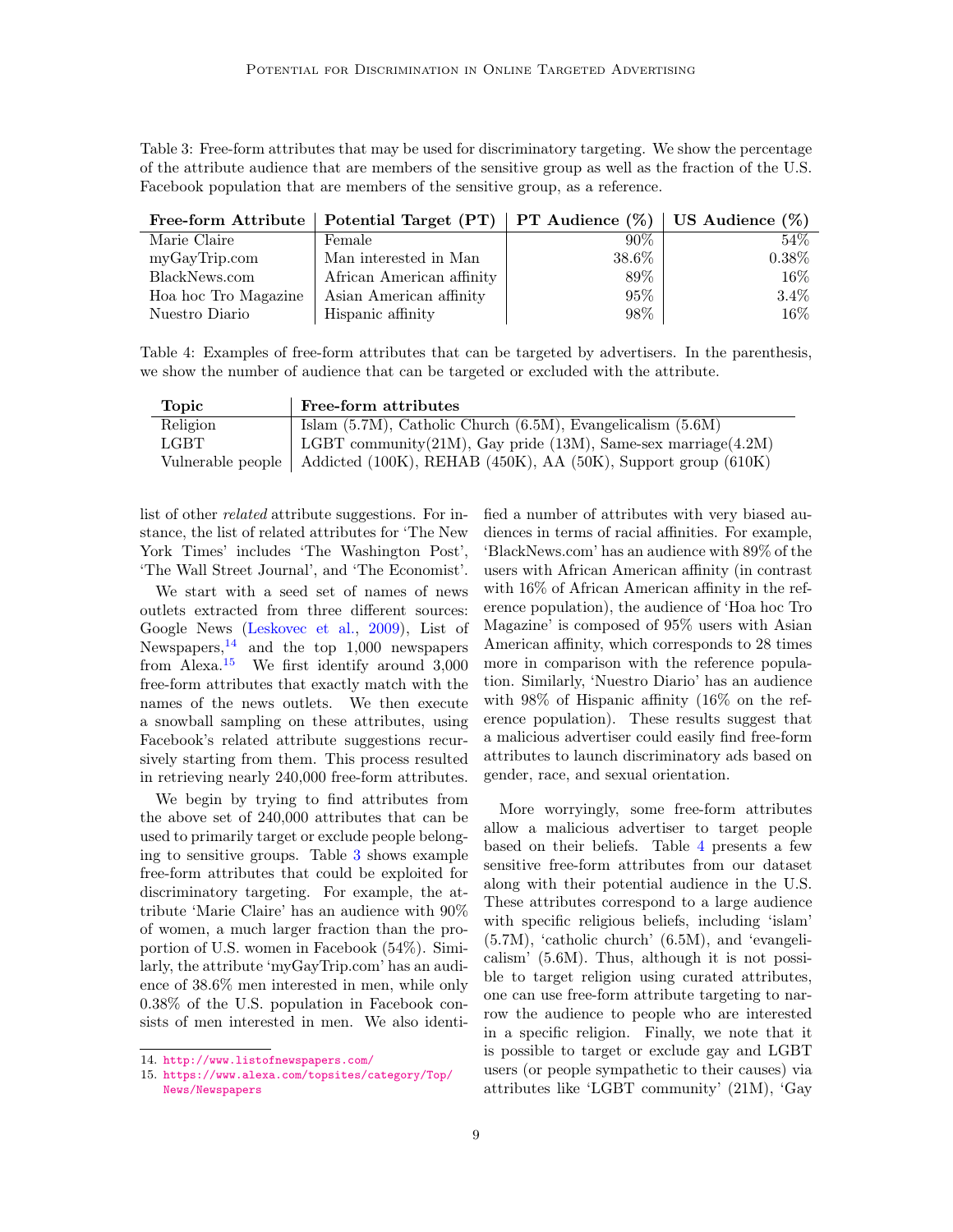<span id="page-9-0"></span>Table 5: Suggestions for the most conservative news outlets. The left column shows a set of freeform attributes for conservative news outlets and the right column shows the corresponding free-form attributes suggested by Facebook. The percentage of very conservative users in the audience of each of these free-form attributes is shown in parentheses.

| Input Attribute                | <b>Attribute Suggestions</b>                                                     |
|--------------------------------|----------------------------------------------------------------------------------|
| Townhall.com $(79.5\%)$        | The Daily Caller $(67.1\%)$ , RedState $(84.3\%)$ , TheBlaze $(59.6\%)$ , Hot    |
|                                | Air (news site) $(79.4\%)$                                                       |
| The American Spectator (70.7%) | The Daily Caller $(67.1\%)$ , Townhall.com $(79.4\%)$ , The American Con-        |
|                                | servative $(85.2\%)$ , National Review $(78.6\%)$ , Weekly Standard $(72.2\%)$ , |
|                                | Human Events $(53.3\%)$ , Commentary $(34.5\%)$ , RedState $(84.3\%)$ ,          |
|                                | Harper's Magazine (11.7%), U.S. News & World Report $(18.6\%)$                   |
| The Patriot Post $(70.7\%)$    | American Patriot (68.4%), Patriot Nation (54.3%), Patriot Update                 |
|                                | $(84.2\%)$ , NewsBusters.org $(78.7\%)$ , Guns & Patriots $(61.2\%)$ , RedEye    |
|                                | $(9.1\%)$ , America's Conservative Voice $(74.4\%)$                              |
| American Thinker $(67.5\%)$    | National Review $(78.6\%)$ , Fox Nation $(75.3\%)$                               |
| The Cullman Times $(63\%)$     | Montgomery Advertiser $(40.4\%)$ , The Huntsville Times $(40.8\%)$ , The         |
|                                | Tuscaloosa News $(44.8\%)$ , al.com $(42.5\%)$                                   |

Very Conservative - U.S. Facebook Population (13.9%)

pride' (13M), 'Same-sex marriage' (4.2M), as well as groups of vulnerable people, including 'Addicted' (100K), 'REHAB' (450K), 'AA' (50K). While this last set of free-form attributes might be useful, for example, for an advertiser to prevent addicted people to receive ads about alcoholic beverages, a discriminatory advertiser could explicitly exclude them.

Using Facebook's attribute suggestions: We first investigate the free-form attributes suggested by Facebook to better understand the criteria used to select these suggestions. Table [5](#page-9-0) shows the suggestions returned by the Facebook Marketing API (right column) given a freeform attribute (left column). We selected attributes associated with news outlets biased towards conservative audience to check whether their respective suggestions are also similarly biased. For instance, almost 80% of the audience of Townhall.com<sup>[16](#page-9-1)</sup> are "very conservative" Facebook users, whereas the average amount of very conservative U.S. users of Facebook is about 13.89%. We note that the audiences corresponding to most of the suggested attributes also exhibit a strong bias towards conservative audience. From all suggestions presented, only Harper's Maga- $zine^{17}$  $zine^{17}$  $zine^{17}$  and RedEye<sup>[18](#page-9-3)</sup> have a less conservative audience in comparison with the U.S. distribution.

A malicious advertiser could exploit free-form attribute suggestions from Facebook in two different ways. First, a malicious advertiser could exploit the Facebook's attribute suggestions to discover attributes that are facially neutral, but are similarly biased as a given free-form attribute. For example, one suggestion from Facebook for 'myGayTrip.com' is the free-form attribute 'Matt Dallas', who is a gay actor.<sup>[19](#page-9-4)</sup> 19.4% of the audience for 'Matt Dallas' are men interested in men, which is 51 times more than the U.S. distribution (0.38%). Thus, a malicious advertiser may use 'Matt Dallas' as a facially neutral proxy for targeting or excluding gay users.

Second, an advertiser can use the suggestion mechanism to search for extremely biased free-form attributes. For example, suppose an advertiser is interested in conservative leaning audiences and the most biased free-form attribute they know is 'Fox', with 37% of conservative audience. The advertiser can start with 'Fox' and keep choosing more and more conservative attribute suggestions until she reaches attributes with extreme conservative audience bias. Below, we show a sequence of suggested attributes, starting from 'Fox', that leads to 'The Sean Hannity Show', a free-form attribute with 95% conservative audience.

 $For (37\%) \rightarrow For News Channel (67\%) \rightarrow Sean$ Hannity  $(88\%) \rightarrow Mark Levin (93\%) \rightarrow Rush$ 

<span id="page-9-1"></span><sup>16.</sup> <https://www.facebook.com/townhallcom/>

<span id="page-9-2"></span><sup>17.</sup> <https://www.facebook.com/HarpersMagazine/>

<span id="page-9-3"></span><sup>18.</sup> <https://www.facebook.com/TheRedEye/>

<span id="page-9-4"></span><sup>19.</sup> [https://en.wikipedia.org/wiki/Matt\\_Dallas](https://en.wikipedia.org/wiki/Matt_Dallas)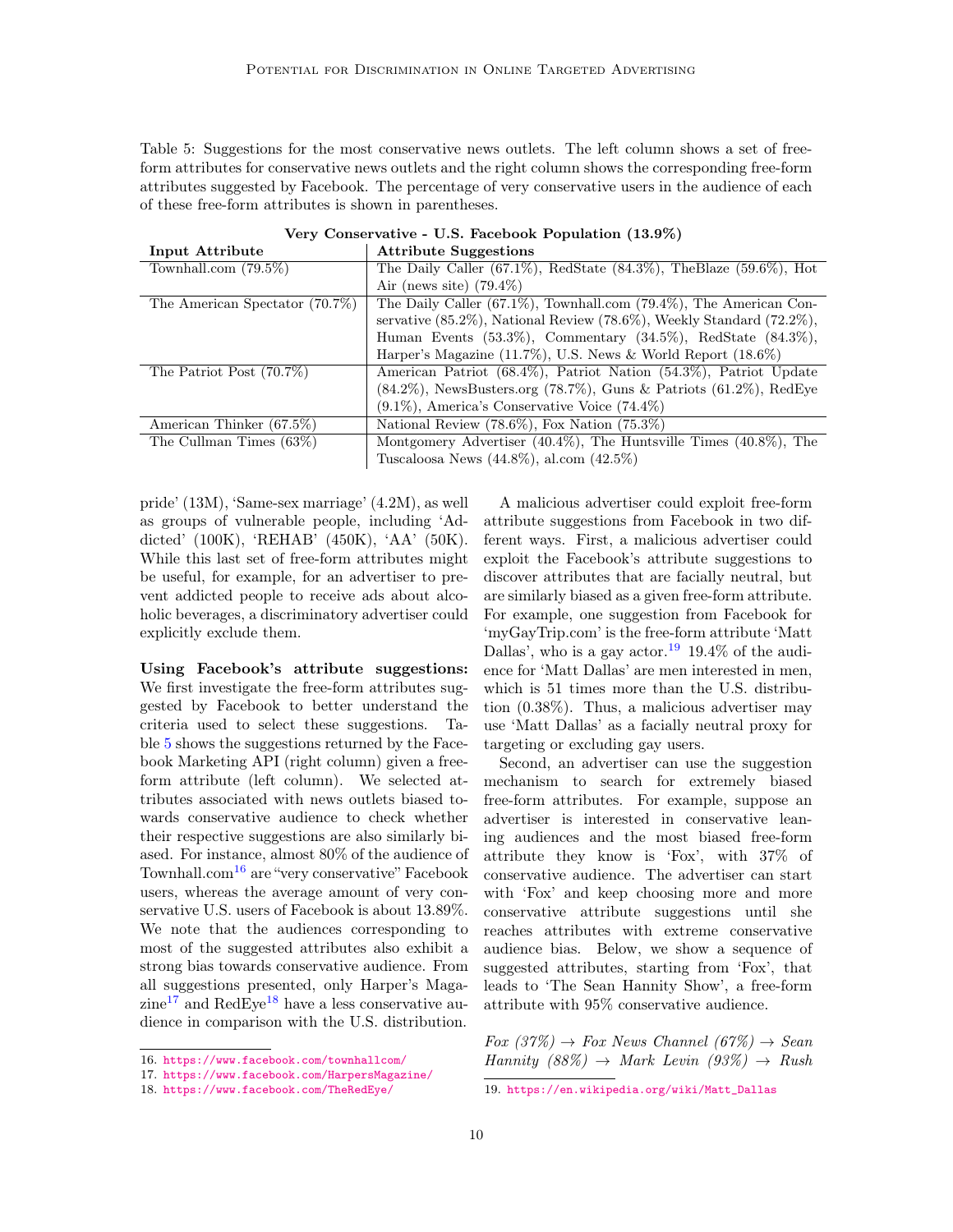$Limbaugh$  (93%)  $\rightarrow$  The Rush Limbaugh Show  $(94\%) \rightarrow$  The Sean Hannity Show (95%).

#### 4.3. Summary

In this section, we demonstrated that many curated attributes (beyond ethnic affinity) exhibit correlations with sensitive attributes like race, which makes them potential vectors for discrimination. We also investigated whether the freeform attribute targeting mechanism allows advertisers to target or exclude sensitive groups of users in a discriminatory manner. Specifically, we showed that advertisers can circumvent existing limitations on targeting users based on their interests in sensitive topics like religion and sexual orientation. Furthermore, we show that malicious advertisers can exploit Facebook's suggestions to discover new facially neutral free-form attributes that allow extremely biased targeting.

# 5. Look-Alike Audience Targeting

In this section, we show how the recently introduced look-alike audience targeting mechanism can be exploited by advertisers to covertly implement discriminatory advertising. We first briefly describe the look-alike audience targeting feature of Facebook; we then explain how this feature can be exploited to implement discriminatory advertising.

Look-alike audience selection: Recently, Facebook introduced the look-alike audience targeting feature to help advertisers reach people that are similar to (i.e., look like) their existing set of customers.[20](#page-10-0) Look-alike audiences are a particularly useful feature for advertisers who have limited data about their customers and want to grow their customer base. Advertisers can use it to outsource the job of marketing (i.e., identifying the attributes of their potential customers and finding them) to Facebook.

To select look-alike audiences, advertisers need to first provide Facebook with information about their existing (initial) set of customers called the source audience. An advertiser can choose source audience users in a variety of ways, including by

uploading their customers' PII (similar to creating a custom audience) or by specifying them to be the fans of their Facebook page.

After specifying a source audience, Facebook allows advertisers to specify a geographical region (either countries or groups of countries) from which the look-alike audience should be chosen. Facebook orders (ranks) all users in the geographical region based on their similarity to (i.e., how closely they look like) the source audience and allows advertisers to select look-alike audiences by specifying a percentile range (e.g.,  $\langle 2\% \rangle$ or 2%-4%) over these ordered users from the geographical region's population. Thus, an advertiser can select  $X$  to  $Y$  percentile of closest matching users from any country's population to target. In practice, Facebook limits Y to 10%.

## 5.1. Potential for discrimination

Our concern is that a malicious advertiser seeking to place discriminatory advertisements could exploit look-alike audiences as follows: they could start by creating a highly biased (highly discriminatory) source audience and use the look-alike audience feature to find a larger set of users that is similarly biased, effectively scaling the bias to much larger populations. Put differently, our concern is that when the source audience is discriminatory, its look-alike audience would also be discriminatory. In the following sections, we first investigate whether biases in source audience selection propagate to look-alike audience selection. Later, we show how an advertiser seeking to selectively target people of a particular race could simply create a small (in the order of a few thousands) but highly biased source audience consisting primarily of people of a particular race (as described in Section [3.3\)](#page-4-1) and use it to effectively target a large (in the order of tens of millions) yet similarly—or worse, exaggeratedly—biased lookalike audience.

## 5.2. Bias in look-alike audience selection

In this section, we construct several highly biased source audiences and check if and how the selection biases in source audience propagate to look-alike audiences.

Similar to what we did in Sections [3](#page-3-0) and [4,](#page-6-1) we use the North Carolina voter database to

<span id="page-10-0"></span><sup>20.</sup> [https://www.facebook.com/business/help/](https://www.facebook.com/business/help/164749007013531) [164749007013531](https://www.facebook.com/business/help/164749007013531)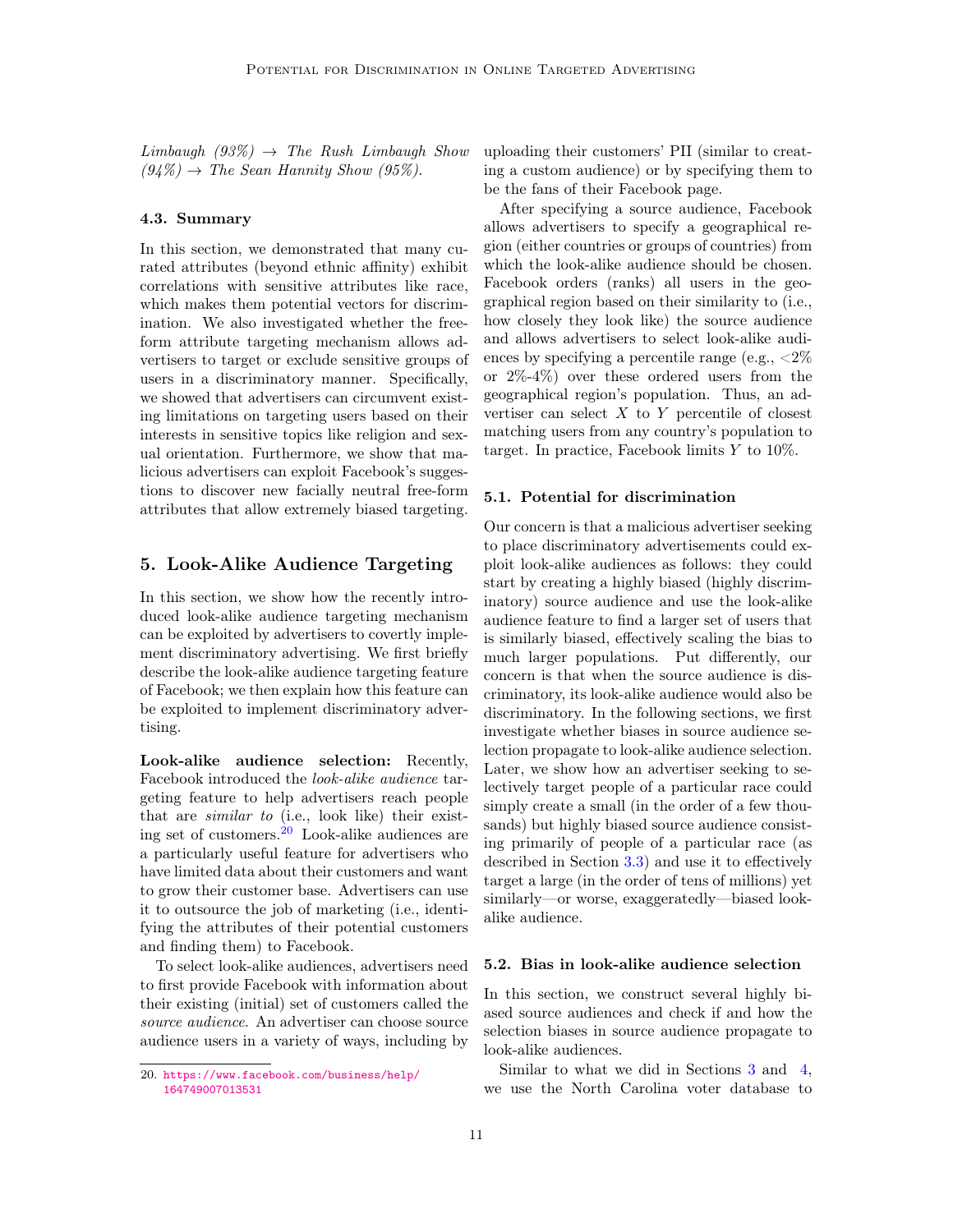<span id="page-11-0"></span>

|                                        |  |  | Table 6: Top 5 most over-represented and under-represented attributes in a source audience of        |  |  |  |
|----------------------------------------|--|--|------------------------------------------------------------------------------------------------------|--|--|--|
|                                        |  |  | African Americans and its two closest look-alike audiences. In parentheses, we show the value of the |  |  |  |
| representation bias of each attribute. |  |  |                                                                                                      |  |  |  |

| Over-represented Attributes         | Under-represented Attributes                  |  |  |  |  |
|-------------------------------------|-----------------------------------------------|--|--|--|--|
| <b>Source Audience</b>              |                                               |  |  |  |  |
| African American affinity (5.52)    | Asian American affinity (0.09)                |  |  |  |  |
| US politics: very liberal $(3.21)$  | Hispanic (Spanish dominant) affinity $(0.09)$ |  |  |  |  |
| Liberal content engagement $(2.98)$ | Expats: Mexico $(0.11)$                       |  |  |  |  |
| Interest: Gospel music $(2.64)$     | Hispanic (all) affinity $(0.18)$              |  |  |  |  |
| Interest: Dancehalls (2.51)         | Expats: all countries $(0.22)$                |  |  |  |  |
| 2% Look-Alike Audience              |                                               |  |  |  |  |
| African American affinity (5.24)    | Hispanic (Spanish dominant) affinity (0.10)   |  |  |  |  |
| Liberal content engagement $(4.16)$ | Expats: Mexico $(0.13)$                       |  |  |  |  |
| US politics: very liberal $(3.29)$  | Asian American affinity (0.13)                |  |  |  |  |
| Interest: Gospel music (3.07)       | Hispanic (all) affinity $(0.19)$              |  |  |  |  |
| Interest: Soul music (2.32)         | Expats: all countries $(0.24)$                |  |  |  |  |
| 2-4% Look-Alike Audience            |                                               |  |  |  |  |
| African American affinity (5.06)    | Asian American affinity (0.17)                |  |  |  |  |
| Liberal content engagement $(3.61)$ | Hispanic (Spanish dominant) affinity (0.18)   |  |  |  |  |
| US politics: very liberal $(3.37)$  | Expats: Mexico $(0.19)$                       |  |  |  |  |
| Interest: Gospel music $(2.72)$     | Hispanic (all) affinity $(0.29)$              |  |  |  |  |
| Interest: Dancehalls (2.54)         | Expats: all countries $(0.37)$                |  |  |  |  |

construct several groups of 10,000 randomly selected people based on their ethnicity (Asian, Black, White, Hispanic), gender, political affiliation (registered Democrat or Republican) and age (18-24, 24-35, 35-54, 55+). We construct a source audience corresponding to each group and for each source audience, we ask Facebook to construct look-alike audiences from the US in five percentile ranges: closest matching 2%, 2- 4%, 4-6%, 6-8%, and 8-10% of the US population. Note that the audiences in the different percentile ranges do not overlap with one another and each subsequent percentile range becomes less similar (i.e., less closely matching) to the source audience.

Each of the five look-alike audiences we create (for every source audience of 10,000 people) consist of approximately 4.2 million people, thus totaling to an approximate of 21.1 million unique people in the US. Thus, look-alike audiences allow expansion of the source audience by over three orders of magnitude. The key remaining question is whether the look-alike audience selection reflects the biases in source audience selection.

To capture the biases in our audience selection, we define a measure that we call representation bias of a target audience for every user attribute f maintained by Facebook. Simply put, representation bias captures how disproportionately an attribute is observed amongst the target audience (TA) compared to the people in the geographic location from where the look-alike audience is being selected (the geographic location is the US in our scenario and we refer to people in the US as the relevant audience, RA). More formally, the representation bias of an attribute f in an audience is defined as

$$
rep\_bias_f(\mathbf{TA}, \mathbf{RA}) = \frac{|\mathbf{TA}_f|}{|\mathbf{TA}|} \frac{|\mathbf{RA}|}{|\mathbf{RA}_f|}, \quad (4)
$$

where similar to the representation ratio (Equa-tion [\(1\)](#page-3-1)),  $TA_f$  and  $RA_f$  are the subsets of people with attribute  $f$  in **TA** and **RA** respectively. We leave out attributes with very low prevalence in Facebook from our analysis (i.e., attributes for which  $|\mathbf{RA}_f|/|\mathbf{RA}| < 0.01$ ).

Knowing the representation bias of each attribute allows us to construct a ranking of attributes from most to least biased; we refer to attributes at the top of the ranking as overrepresented and those at the bottom to be underrepresented in a target audience. Table [6](#page-11-0) shows the top 5 over-represented and under-represented attributes for the source audience of African Americans and its 2% and 2–4% (the most similar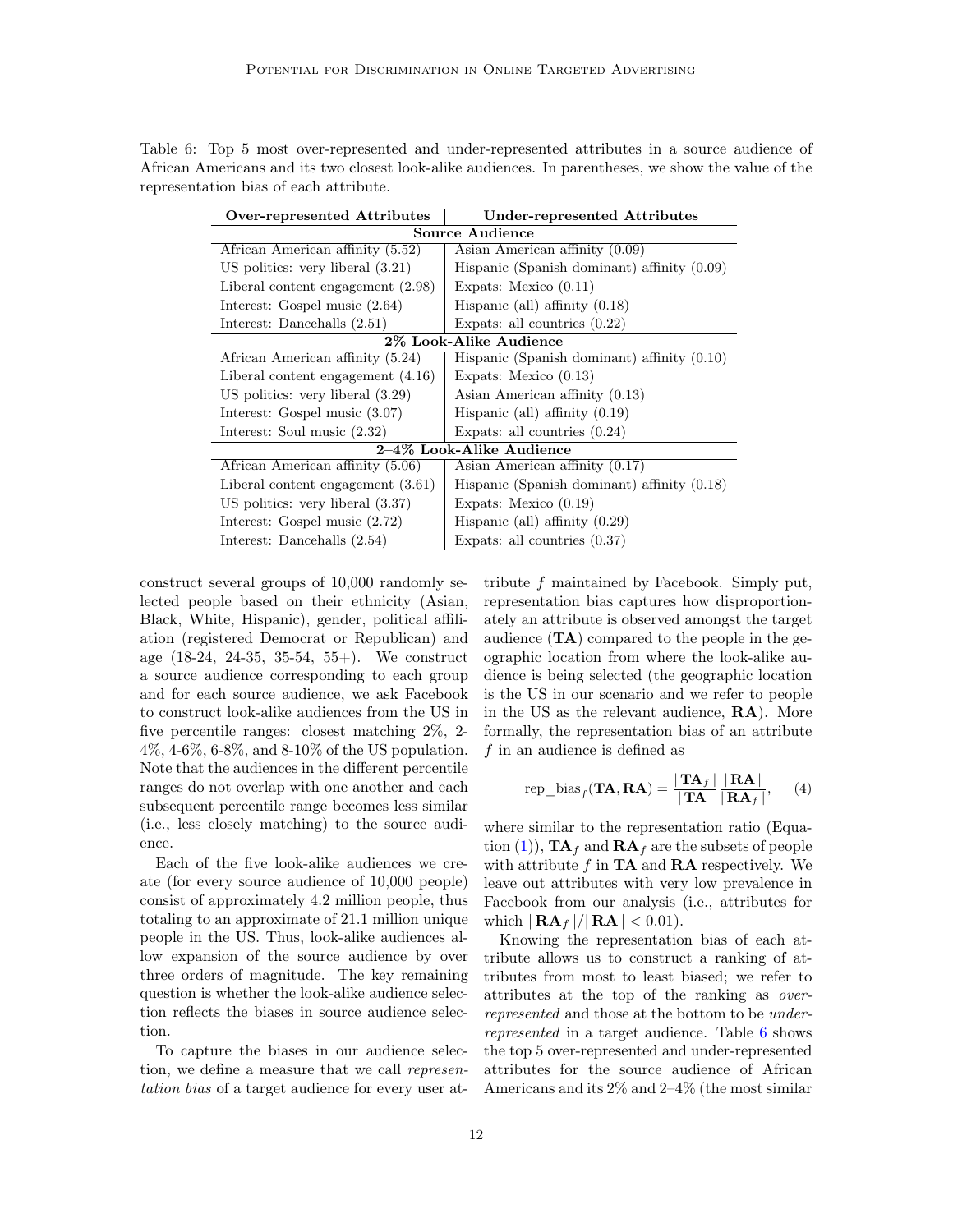two) look-alike audiences. The table shows that a majority of attributes that were found to be overrepresented in the source audience remain so for the look-alike audiences; similar behavior can be observed for the underrepresented attributes. These results—particularly the presence of multicultural affinity attributes—suggest that Facebook is using its extensive set of attributes to likely infer the biases that we introduced into our source audience. Moreover, it is propagating these biases to the selection of look-alike audiences, constantly over-representing African Americans and under-representing Hispanics and Asian Americans compared to their proportions in the national population.

To further validate our findings above, we take the top 10 over-represented and underrepresented attributes in the source audience and computed their average rank in the look-alike audiences. We performed these computations for differently biased source audiences (selected along the basis of gender, age, ethnicity and political affiliation). Figure [1](#page-12-0) shows how the average rank changes across the look-alike audiences given by Facebook. We can see that attributes that were most over- and under-represented in source audience tend to stay, on average, amongst the most over- and under-represented in the look-alike audiences, respectively. These results strengthen our inference that the look-alike audience feature in Facebook is able to both capture the biases in a source audience and propagate the biases to the larger audiences it helps construct.

#### 5.3. Discriminatory audience creation

Having observed that the look-alike audience selection mimics the biases of the source audience selection, we now check whether the bias propagation is sufficiently strong to lead to discriminatory audience creation. To answer this question, we compute the disparity of the sensitive attribute on which the source audience was biased, and observe how disparate that attribute remains in the look-alike audiences made by Facebook. Note that since we are observing look-alike audiences built from source audiences where the sensitive attribute was severely exaggerated, we expect the disparity measure to reflect the disparity in favor of the attribute.

<span id="page-12-0"></span>

Figure 1: Comparison of the average ranks of top 10 over-represented and under-represented attributes in look-alike audiences built from different types of biased source audiences. Average ranks for over-represented attributes are indicated by upward triangles, downward triangles are used for the average ranks of underrepresented attributes.

Figure [2](#page-12-1) shows how source audiences that were disparate in favor of an ethnic group tend to produce look-alike audiences also disparate in favor of that ethnicity; although as the audiences become less similar, the disparity tapers off. Only one of these audiences, the 2% look-alike audience for White, has a disparity below 1.25, the threshold obtained from the 80% disparate impact rule [\(Biddle,](#page-14-8) [2005\)](#page-14-8). These results show that

<span id="page-12-1"></span>

Figure 2: Disparity (in favor) for each ethnicity when the look-alike audiences are created from an audience biased on that ethnicity.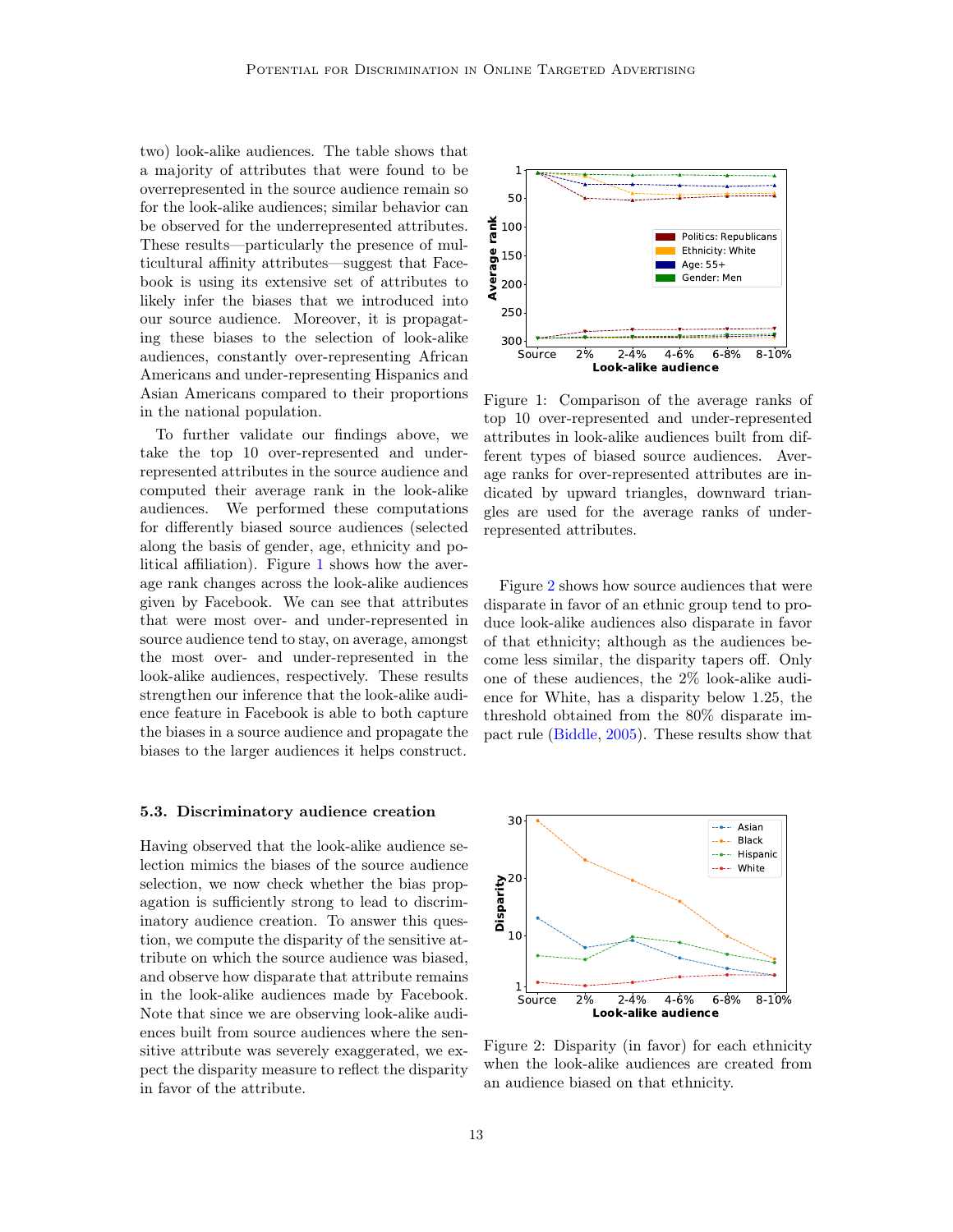look-alike audiences selected using highly biased source audiences can be highly discriminatory.

#### 5.4. Summary

In this section, we investigated whether it is possible to start with a small discriminatory source audience and then leverage Facebook's look-alike audience feature to construct a considerably larger discriminatory audience. We show that in order to select a look-alike audience, Facebook tries to infer the attributes that distinguish the audience from the general population and propagates these biases in the selection of look-alike audiences. Such bias propagation can amplify the explicit (intentionally created) or implicit (unintentionally overlooked) biases in a source audience of a few thousand to a lookalike audience of tens of millions. As Facebook is actively involved in the selection of the look-alike audience, one might argue that Facebook needs to be more accountable for the selection of such a discriminatory audience.

# 6. Concluding Discussion

Recently, concerns have been raised about the potential abuse of online advertising platforms to target ads related to housing, employment, and financial services only to users of a particular race, in violation of anti-discrimination laws. In this paper, we set out to investigate the following high-level question: can a malicious advertiser leverage the different targeting methods offered by platforms like Facebook to target users in a discriminatory manner? At a high-level, our study makes the following contributions:

- (i) We argue that the determination of whether a targeted ad is discriminatory should not be made based on the use or non-use of specific user attributes by advertisers. Rather, inspired by the notion of *disparate impact* [\(Feldman et al.,](#page-14-15) [2015\)](#page-14-15), we propose a simple outcome-based measure for discriminatory targeting that is computed independently of the user attributes used in targeting.
- (ii) Next, using public voter record data in the US, we conduct an empirical study demonstrating that several user attributes in Facebook, beyond the much-criticized "ethnic affinity," show strong

positive and negative correlations with users belonging to different races. Worse, Facebook's related attribute suggestions can be exploited by advertisers to discover facially-neutral attributes that can be used for highly discriminatory audience targeting. Thus, simply banning certain attributes is insufficient to solve the problem.

(iii) Finally, we explore the vulnerability of two previously overlooked methods of targeting supported by Facebook namely, PII-based (custom) audience targeting and look-alike audience targeting. We show that both these methods can be exploited by a malicious advertiser to include or exclude users with certain sensitive features at scale (i.e., in the order of tens of millions of users).

Future work – Towards detecting and mitigating ad discrimination: Our study here has largely focussed on understanding the problem of discriminatory advertising rather than proposing solutions for detecting or mitigating discriminatory targeting. However, in the process, we lay the foundations for the future solutions. First, the discrimination measure proposed here could be used when designing procedures to detect discrimination in the future. Second, we argue that the look-alike audience selection feature also presents a promising solution to the problem of mitigating discrimination in audience selection. Specifically, ad platform providers could expand the targeted audience to include look-alike (most similar) users that belong to under-represented groups (rather than select all look-alike audience). We plan to explore the effectiveness of this approach in mitigating discrimination in future work.

# Acknowledgements

We thank the anonymous reviewers for their helpful comments. This research was supported in part by the Alexander von Humboldt Foundation, CAPES, Fapemig, and NSF grants CNS-1563320 and CNS-1616234.

## References

<span id="page-13-0"></span>Athanasios Andreou, Giridhari Venkatadri, Oana Goga, Krishna P. Gummadi, Patrick Loiseau, and Alan Mislove. Investigating ad transparency mech